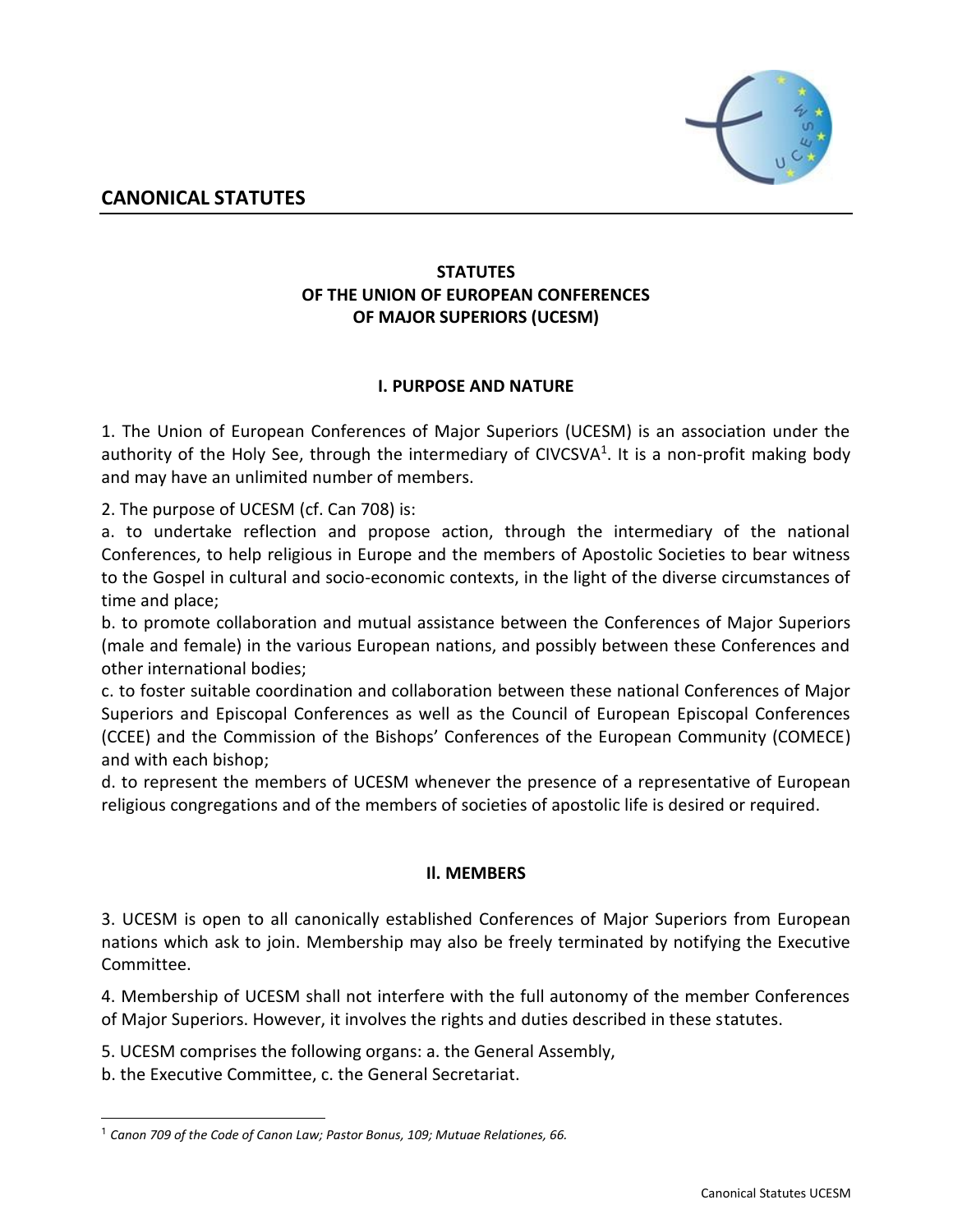### **III. THE GENERAL ASSEMBLY**

6. The General Assembly shall meet in ordinary session at least once every two years. An extraordinary session may be convened at the request of at least one third of the member Conferences.

7. § I. The participants of the General Assembly are the Presidents and Secretaries General (all of whom must be either a religious or a member of a society of apostolic life) of all the Conferences which are members of UCESM.

§ II. Where the Major Superiors of any country are represented by one national Conference, the Vice-President shall also participate at the General Assembly.

§ III. Should the President or Vice-President be unable to attend, (s)he may send a duly authorized representative, who must be a member of the Conference (s)he is representing.

8. For every General Assembly, the Apostolic Nuncio of the place where the General Assembly is held<sup>2</sup> and a representative of the Congregation for Institutes of Consecrated Life and Societies of Apostolic Life must be invited. The following may also be invited as guests:

a. a representative of the Council of European Episcopal Conferences<sup>3</sup>;

- b. delegates of the Conferences of Superiors Majors which are not members of UCESM;
- c. representatives of countries which do not yet have canonically established Conferences;

d. other guests, on the initiative of the Executive Committee.

9. The agenda of the General Assembly shall be set by the Executive Committee, after consulting the members of UCESM.

10. This agenda shall include:

a. evaluation of the operation of the Union;

b. general overview of the situation in Europe, above all at ecclesiastical and religious level; and consideration of this situation and study of the proposed action;

c. election of members of the Executive Committee;

d. possible preparation of documents on religious life and its mission in Europe;

e. the creation or disbanding of study commissions;

f. approval of the financial accounts of the previous financial year and of the proposed budget;

g. any other relevant business.

11. Where the General Assembly decides to publish a declaration or a document or to take an initiative likely to have a notable influence on the life of the Church in Europe, or having any connection whatsoever with faith or religious life, it shall take care to do so in communion with the Council of European Episcopal Conferences (CCEE) and, possibly, with the CICLSAL.

12. For every vote which takes place in the General Assembly, only the Presidents of each member Conference and, in case of only one national Conference, also the Vice-President, have the right to vote, with due consideration to what has been stated in n.7§III. Secretaries General do not hold voting privileges.

13. With due regard for the prescriptions in nn. 16, 28 and 29, all other decisions of the General Assembly shall be taken by absolute majority.

l

<sup>&</sup>lt;sup>2</sup> cf Sollicitudo Omnium Ecclesiarum, IX

<sup>&</sup>lt;sup>3</sup> cf Mutuae Relationes, 65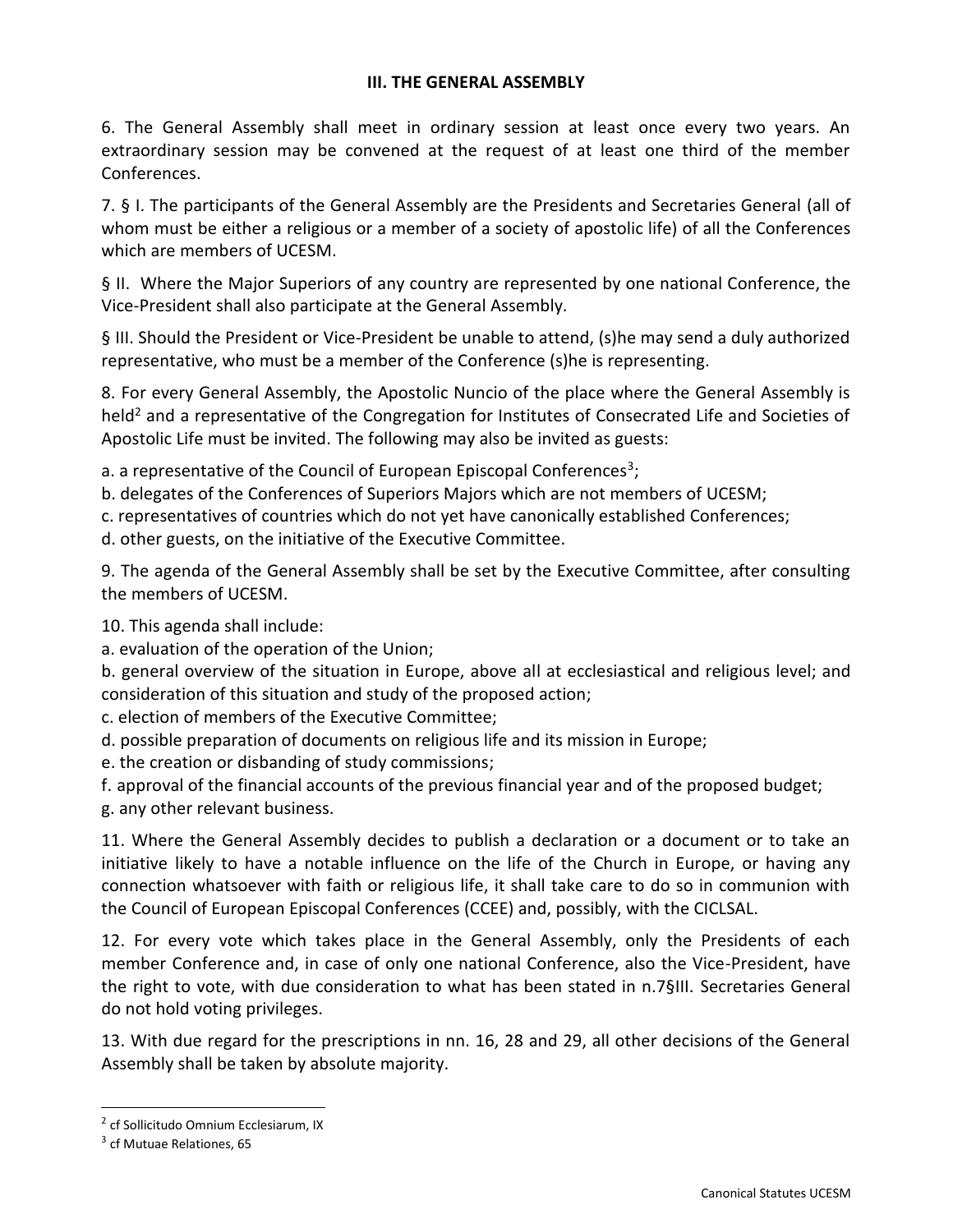## **IV. THE EXECUTIVE COMMITTEE**

14. The Executive Committee is made up of the President, the Vice-President, and two councillors. It shall meet at least once a year.

15. § 1. The role of the Executive Committee is:

a. to keep in touch with developments in religious life, mainly in Europe, at all levels, particularly in matters of theological research and apostolic mission;

b. to organize General Assemblies and make the necessary preparations for the same;

c. to implement the General Assembly's decisions;

d. to administer the funds of UCESM and to supervise the management of the Union's budget;

e. to inform CIVCSVA and the Council of European Episcopal Conferences in good time on the agenda and topic of the General Assembly, and to send them the minutes;

f. to take all the necessary steps to fill vacancies within it, taking account of the result of the previous elections held at the General Assembly.

§ II. With regard to any public declaration which the Executive Committee might deem useful or necessary, it must take into account what has been stated inn. 11.

16. The President, Vice-President and the two Councillors are to be elected by a two-thirds majority of the valid votes. If this majority is not attained in the first two ballots, a third ballot is required, in which an absolute majority suffices. If this majority is not attained, in a fourth and final ballot election shall be for either of the two candidates who received most votes in the third ballot.

17. § I. They are elected for a period of four years, even if they cease to be members of the National Conference of Major Superiors in the meantime.

§ II. They may be re-elected for a second period of four years (but not for a third in the same office), so long as, at the time of the election, they fulfil the conditions laid down in n. 18.

18. § I. All members of the Executive Committee must be members of National Conferences of Major Superiors at the time of the election. Moreover, the President and Vice-President must be Presidents of their National Conferences at the time when the election is held.

§ II. The Vice-President should be a woman religious if the President is a male religious, and viceversa.

19. The President shall:

a. represent the Union in person or through a delegate;

b. convene and chair the General Assembly and the Executive Committee.

20. The Vice-President shall replace the President in the event of vacancy or absence.

## **V. THE GENERAL SECRETARIAT**

21. The General Secretary shall be appointed by the Executive Committee for a period of four years. (S)he can be re-appointed for other periods of four years.

22. (S)he receives her/his mandate from the Executive Committee and shall be accountable to the Committee, particularly to the President.

23. It is the duty of the General Secretary to:

a. report to the General Assembly on the work of the secretariat;